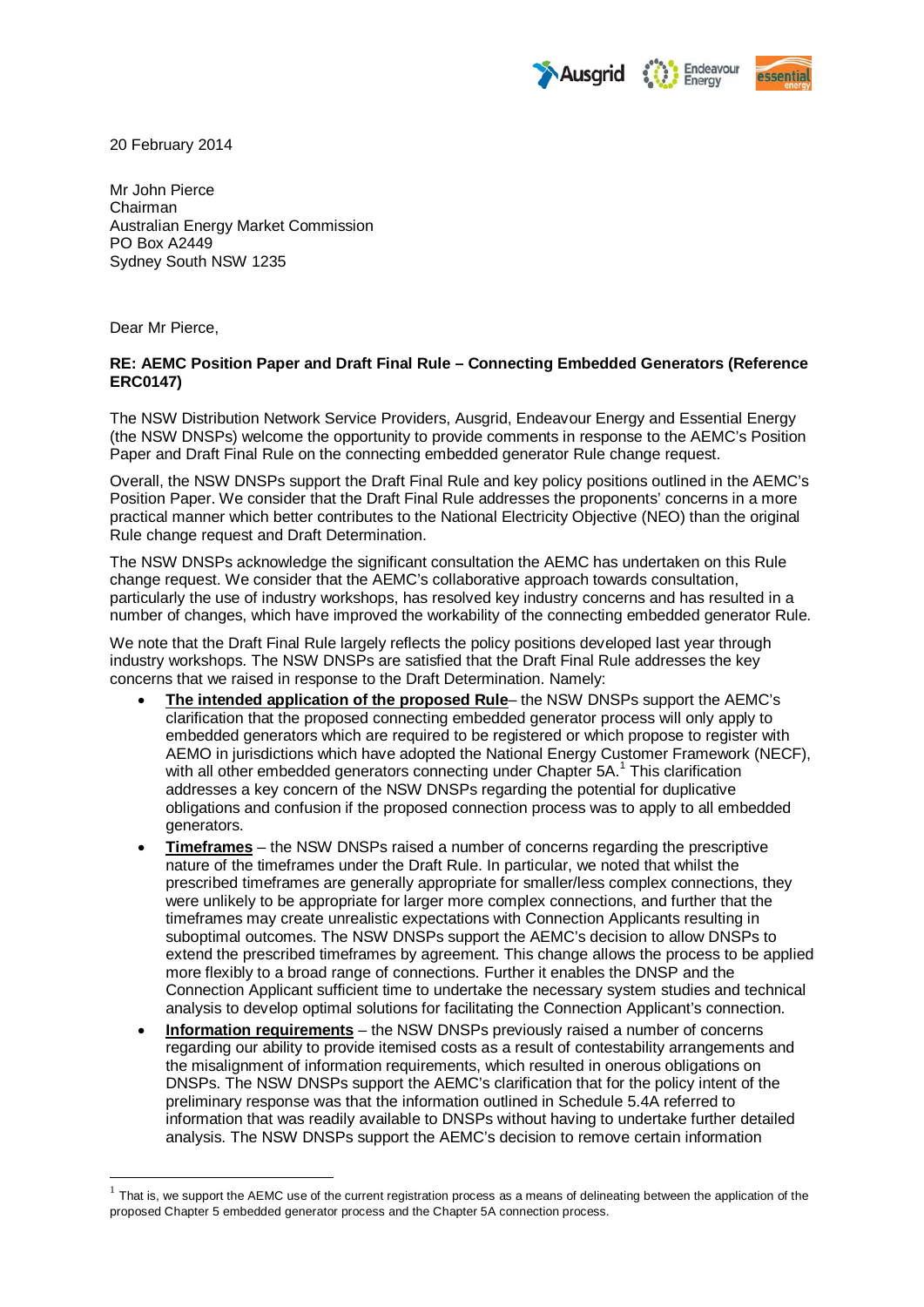

requirements from Schedule 5.4A to Schedule 5.4B to reflect that this information is more appropriately provided at this stage of the connection process.

In addition, the NSW DNSPs support the AEMC's decision to remove the "agreed project" and technical appraisal process. As noted in our response to the Draft Determination, the NSW DNSPs did not consider that either process would be helpful or effective.

Whilst the NSW DNSPs are generally supportive of the Draft Final Rule, we have provided some additional comments regarding the information requirements outlined in Schedule 5.4A and Schedule 5.4B. Our comments are aimed at highlighting:

- the need to move certain information requirements to later stages of the embedded generator connection process; and
- the need for further clarification of the provision of itemised costing, in light of NSW contestability arrangements.

The NSW DNSPs have provided comments in relation to the above in an attachment to this submission. Our comments are not aimed at making substantive changes to the drafting of the Draft Final Rule but rather at suggesting areas which would benefit from further refinement.

If you have any queries or wish to discuss further please contact Mike Martinson, Group Manager Regulation at Networks NSW on (02) 9249 3120 or via email at [michael.martinson@endeavourenergy.com.au.](mailto:michael.martinson@endeavourenergy.com.au)

Yours sincerely,

Vince Graham **Chief Executive Officer Ausgrid, Endeavour Energy and Essential Energy**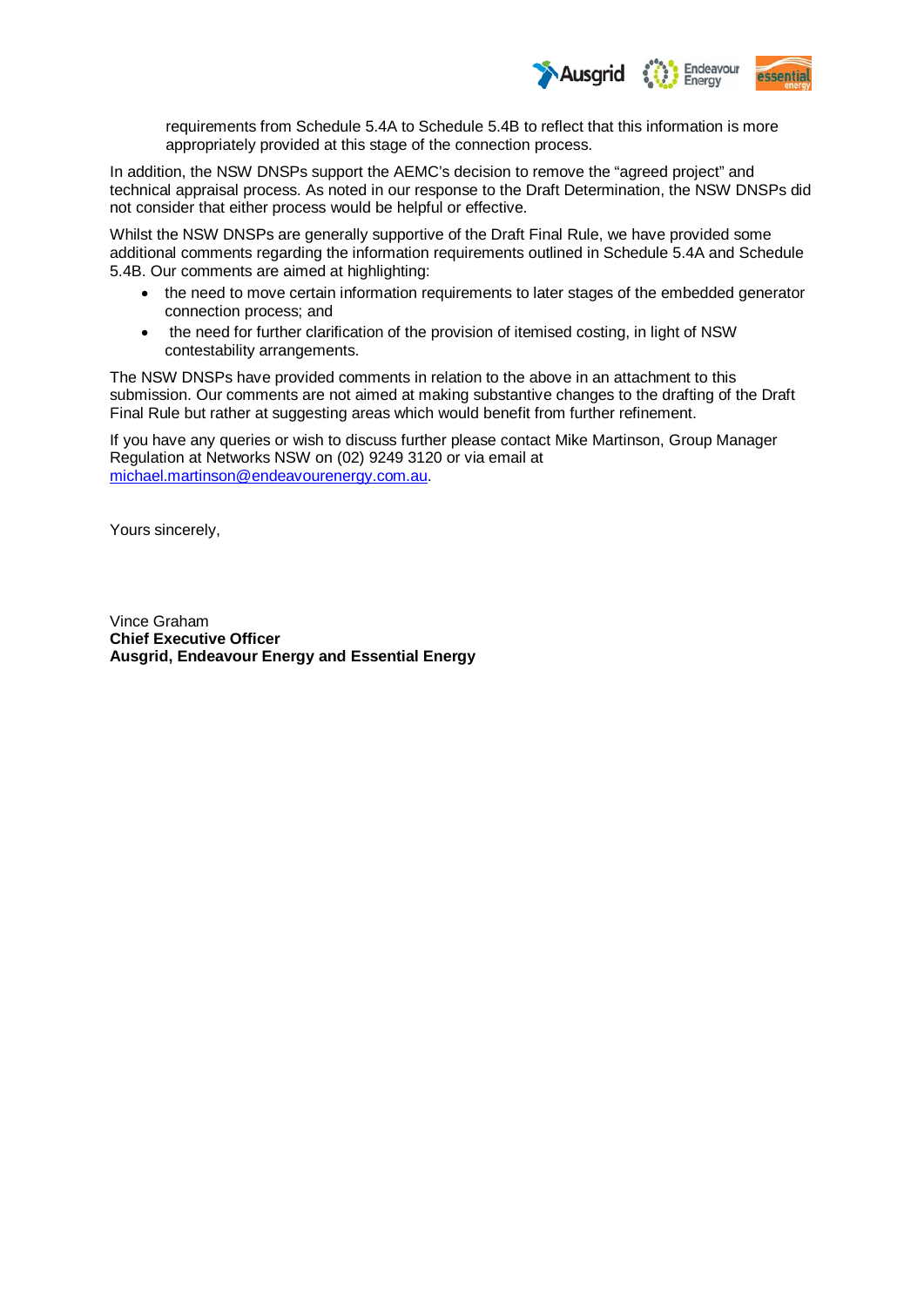

# **Attachment: NSW DNSPs comments on the Draft Final Rule**

### **Schedule 5.4A – Preliminary Response**

The NSW DNSPs note that the level of detail contained in this Schedule has been substantially expanded upon since the industry workshops last year. Outlined below are some specific comments in relation to clauses (f), (h), (i) and (n) of Schedule 5.4A.

(f) whether any service the Distribution Network Service Provider proposes to provide is *contestable* in the relevant *participating jurisdiction*.

The NSW DNSPs are not comfortable with the wording of this clause, particularly the wording "*any service the Distribution Network Service Provider proposes to provide."* The current drafting of this clause implies that the DNSP proposes to provide services which are both contestable and noncontestable when establishing a connection. This is not the case. The contestability framework in NSW is different from other jurisdictions in that if a customer is funding the design or construction of connection assets, it can choose an accredited service provider (ASP) to undertake that work. The customer contracts directly with the ASP in these circumstances and payment for services is made directly to the ASP under the contract.<sup>[2](#page-2-0)</sup>

It is our understanding that the policy intent of this clause is for the DNSP to inform the Connection Applicant that for certain services required to establish the connection it may obtain its own quotes from suitable qualified ASPs, and that the requirement to provide an itemised statement of costs only related to the provision of monopoly services required to establish the connection. We do not consider that this policy intent has been adequately reflected in the drafting of Schedule 5.4A.

The NSW DNSPs suggest that this clause is reworded to clarify whether any services required to establish a connection are subject to contestability. We have made some minor amendments to the drafting of clause (f) to better reflect this policy intent.

(f) whether any service where relevant the Distribution Network Service Provider proposes to provide is to identify whether any service required to establish a connection is *contestable* in the relevant *participating jurisdiction*.

(h) information regarding the Distribution Network Service Provider and its network, system limitations for sub-transmission lines and zone substations and other information relevant to constraints of the network as such information is relevant to the application to connect;

(i) an indication of whether network augmentation may be required and if required, what work the network augmentation may involve;

The NSW DNSPs considers that these clauses would be better placed in Schedule 5.4B. This is because these clauses may not be able to be answered without a systems planning review being required, which may be subject to detailed design and analysis. Whilst we note that the intent of this clause is to provide proponents with an early indication of whether constraints exist or augmentation may be required in the specific location that they are looking at connecting to, we are concerned that any information provided by DNSPs at this early stage would need to be heavily qualified which may render the value of this information useless or possibly misleading.

(n) an overview of any available options for *connection* to a *network*, as relevant to an enquiry lodged, at more than one *connection point* in a *network,* including:

(1) a single line diagram and relevant *protection systems* and *control systems* of existing *connection*  arrangements

(2) different characteristics of supply; and

(3) an indication of the likely impact on terms and conditions of connection, at each differing *connection point.*

<span id="page-2-0"></span> $2$  Section 31 of the Electricity Supply Act NSW. See also NSW Government, Code of Practice Contestable Works, April 2007, page 4. The *NSW Code of Practice for Contestable Works* (Code of Practice) outlines the principles underpinning contestability, the type of work that is contestable and the respective responsibilities of the parties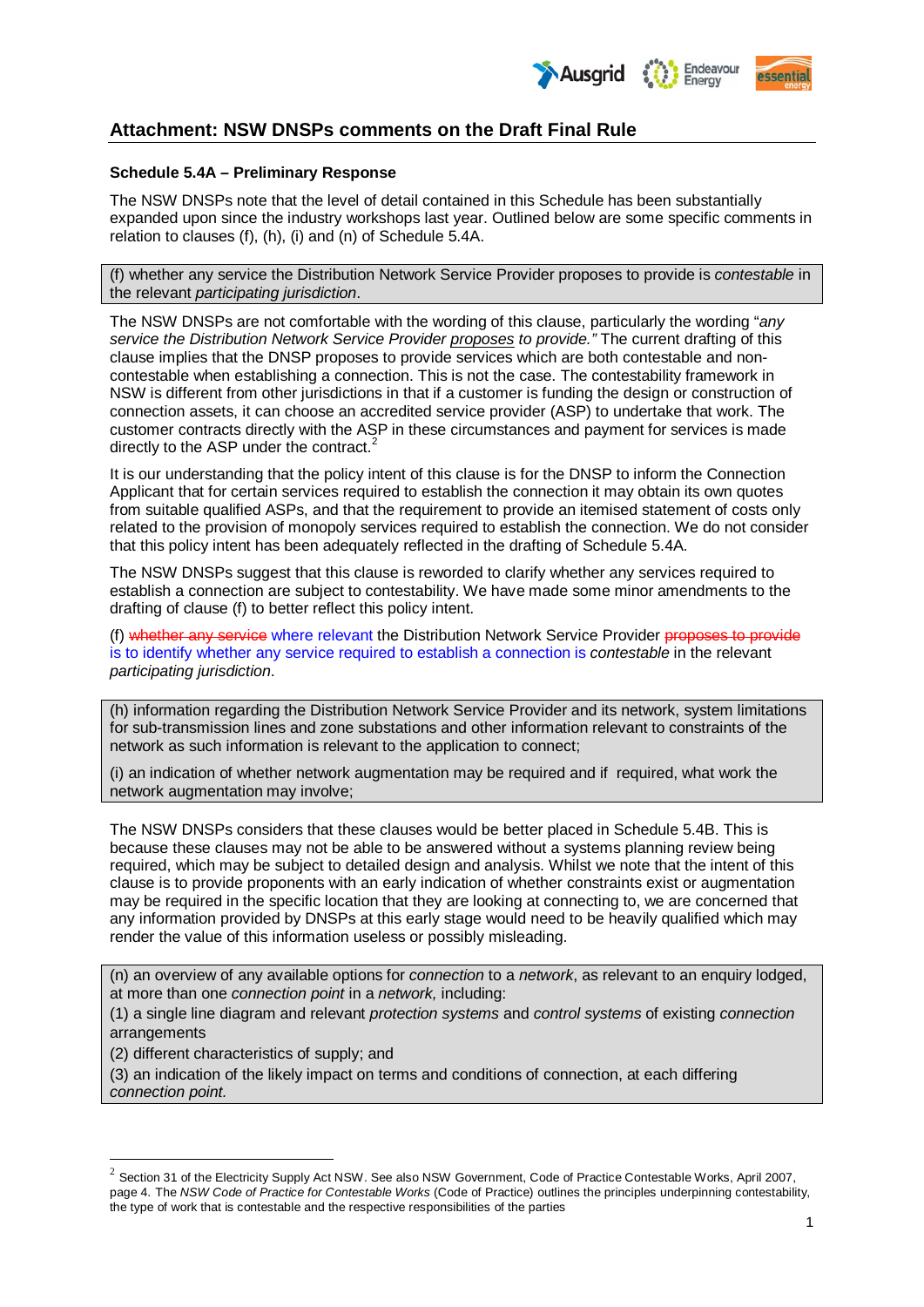

The NSW DNSPs consider that the drafting of this clause needs to be amended to better reflect the AEMC's policy intent, which was for DNSPs to provide high level generic examples of options for connecting to the DNSPs network rather than actual considered options for connecting.

#### **Schedule 5.4B – Detailed Response**

Similar to our observation in relation to Schedule 5.4A, the NSW DNSPs note that the level of detail contained in Schedule 5.4B has been expanded upon since the industry workshops last year. Outlined below are some specific comments that we have made in relation to clauses (e), (h) and (i) of Schedule 5.4B.

(e) whether negotiated access standards may be required and if so the aspects of the standards that will be the subject of negotiation;

The NSW DNSPs consider that this clause can only be answered by the Connection Applicant. Consequently, this responsibility sits more appropriately with the Connection Applicant rather than with the DNSP. The Connection Applicant needs to present the DNSP with access standards it believes will not achieve the DNSP's automatic access standards and may therefore be subject to negotiation.

(h) an itemised estimate of connection costs including, so far as is relevant:

- (1) connection services charges:
- (2) cost associated with the proposed metering requirements for the connection;
- (3) costs of any network extension;
- (4) details of augmentation required to provide the connection and associated cost;

(5) costs of interface equipment contained in the offer to connect;

(6) details of any ongoing operation and maintenance costs and charges to be undertaken by the Distribution Network Service Provider; (7) other incidental costs and their basis of calculation;

(i) an explanation of the factors affecting each component of the itemised estimate of connection costs and the further information that will be taken into account by the Distribution Network Service Provider in preparing the final itemised statement of connection costs to be provided under clause 5.3.6(b2)(1));

The NSW DNSPs consider that there would be benefit in further clarifying these clauses to reflect contestability arrangements in NSW. Similar to our comments regarding contestability in relation to Schedule 5.4A, we do not consider that the AEMC's intended policy intent regarding contestability has been reflected in the drafting of the above clauses in Schedule 5.4B.

Under contestability arrangements in NSW, the NSW DNSPs are only able to provide estimates for monopoly services required to establish a connection. As noted in relation to clause (f) of Schedule 5.4A, the NSW DNSPs are able to identify and inform the Connection Applicant which services required to establish a connection will be contestable, and as a result we will only be able to provide estimates for the monopoly services required to establish the connection. For services which have been identified as contestable, it is the responsibility of the Connection Applicant to obtain quotes from ASPs.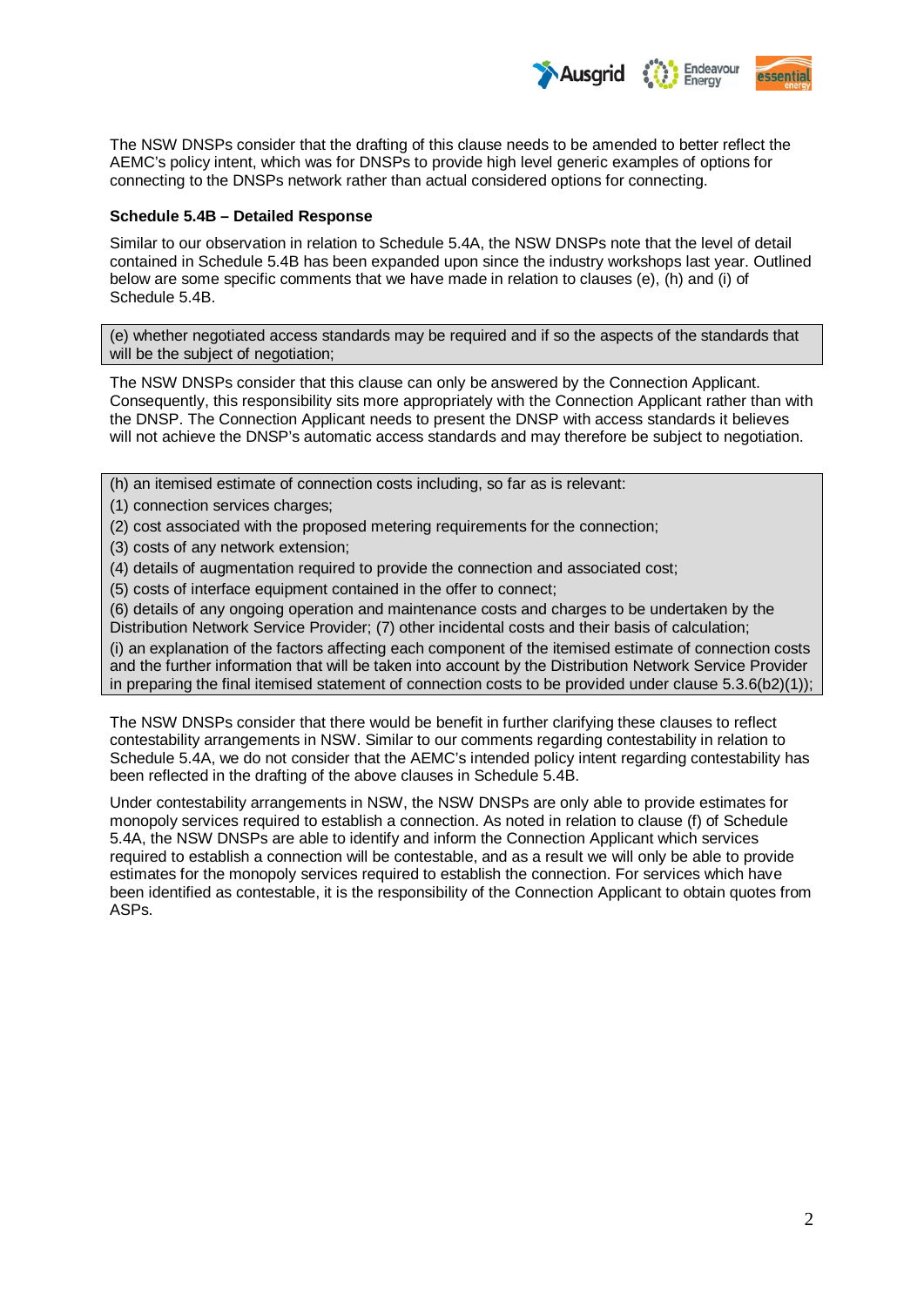



20 February 2014

Mr John Pierce Chairman Australian Energy Market Commission **PO Box A2449** Sydney South NSW 1235

Dear Mr Pierce.

# RE: AEMC Position Paper and Draft Final Rule - Connecting Embedded Generators (Reference **ERC0147)**

The NSW Distribution Network Service Providers, Ausgrid, Endeavour Energy and Essential Energy (the NSW DNSPs) welcome the opportunity to provide comments in response to the AEMC's Position Paper and Draft Final Rule on the connecting embedded generator Rule change request.

Overall, the NSW DNSPs support the Draft Final Rule and key policy positions outlined in the AEMC's Position Paper. We consider that the Draft Final Rule addresses the proponents' concerns in a more practical manner which better contributes to the National Electricity Objective (NEO) than the original Rule change request and Draft Determination.

The NSW DNSPs acknowledge the significant consultation the AEMC has undertaken on this Rule change request. We consider that the AEMC's collaborative approach towards consultation, particularly the use of industry workshops, has resolved key industry concerns and has resulted in a number of changes, which have improved the workability of the connecting embedded generator Rule.

We note that the Draft Final Rule largely reflects the policy positions developed last year through industry workshops. The NSW DNSPs are satisfied that the Draft Final Rule addresses the key concerns that we raised in response to the Draft Determination. Namely:

- The intended application of the proposed Rule- the NSW DNSPs support the AEMC's  $\bullet$ clarification that the proposed connecting embedded generator process will only apply to embedded generators which are required to be registered or which propose to register with AEMO in jurisdictions which have adopted the National Energy Customer Framework (NECF), with all other embedded generators connecting under Chapter 5A.<sup>1</sup> This clarification addresses a key concern of the NSW DNSPs regarding the potential for duplicative obligations and confusion if the proposed connection process was to apply to all embedded generators.
- Timeframes the NSW DNSPs raised a number of concerns regarding the prescriptive nature of the timeframes under the Draft Rule. In particular, we noted that whilst the prescribed timeframes are generally appropriate for smaller/less complex connections, they were unlikely to be appropriate for larger more complex connections, and further that the timeframes may create unrealistic expectations with Connection Applicants resulting in suboptimal outcomes. The NSW DNSPs support the AEMC's decision to allow DNSPs to extend the prescribed timeframes by agreement. This change allows the process to be applied more flexibly to a broad range of connections. Further it enables the DNSP and the Connection Applicant sufficient time to undertake the necessary system studies and technical analysis to develop optimal solutions for facilitating the Connection Applicant's connection.
- Information requirements the NSW DNSPs previously raised a number of concerns regarding our ability to provide itemised costs as a result of contestability arrangements and the misalignment of information requirements, which resulted in onerous obligations on DNSPs. The NSW DNSPs support the AEMC's clarification that for the policy intent of the preliminary response was that the information outlined in Schedule 5.4A referred to

<sup>&</sup>lt;sup>1</sup> That is, we support the AEMC use of the current registration process as a means of delineating between the application of the proposed Chapter 5 embedded generator process and the Chapter 5A connection process.